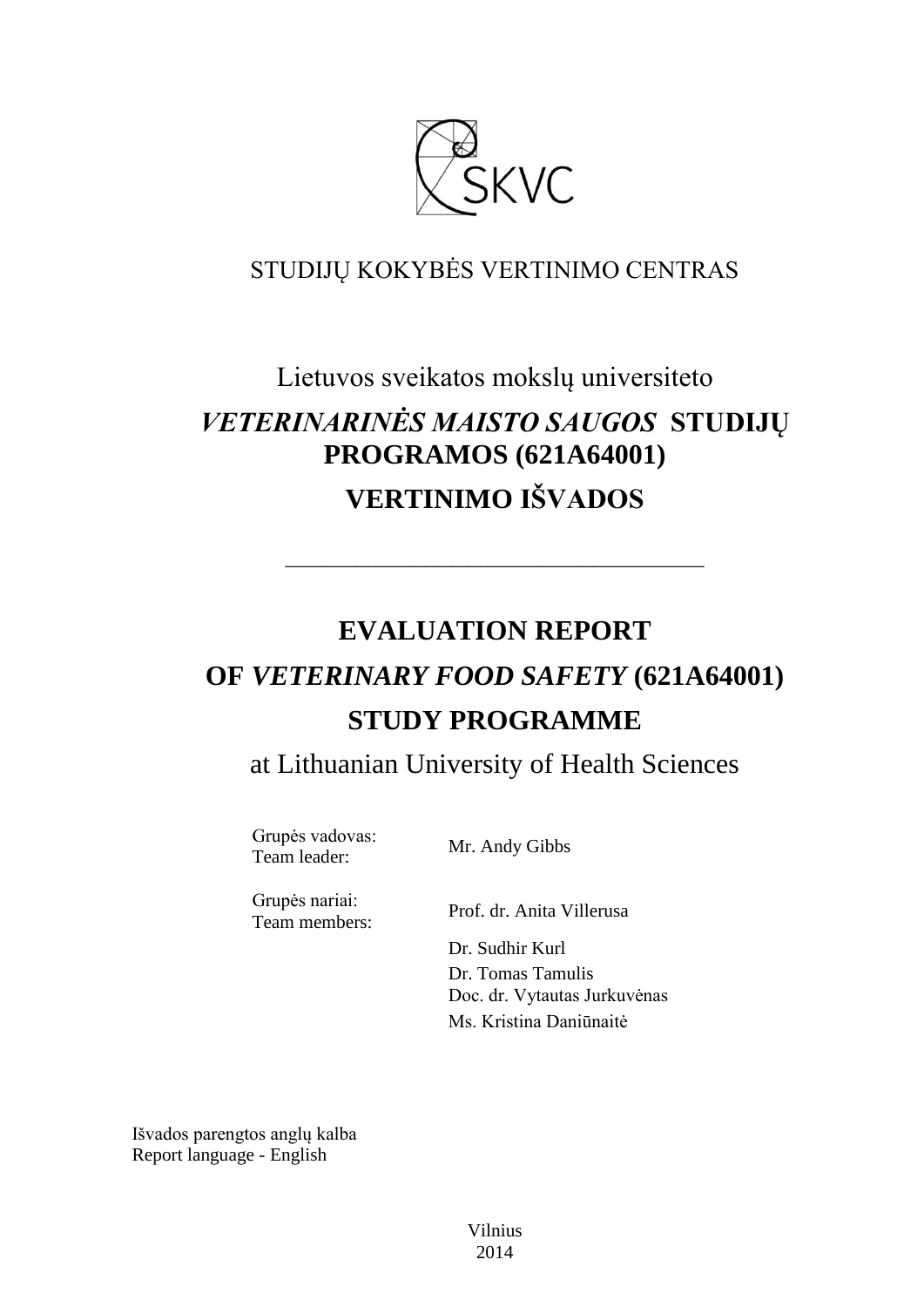#### **DUOMENYS APIE ĮVERTINTĄ PROGRAMĄ**

| Studijų programos pavadinimas                           | Veterinarinė maisto sauga                  |
|---------------------------------------------------------|--------------------------------------------|
| Valstybinis kodas                                       | 621A64001                                  |
| Studijų sritis                                          | Biomedicinos moksly                        |
| Studijų kryptis                                         | Visuomenės sveikata                        |
| Studijų programos rūšis                                 | Universitetinės studijos                   |
| Studijų pakopa                                          | Antroji                                    |
| Studijų forma (trukmė metais)                           | Nuolatinės (2 metai), Ištęstinės (3 metai) |
| Studijų programos apimtis kreditais                     | 120                                        |
| Suteikiamas laipsnis ir (ar) profesinė<br>kvalifikacija | Visuomenės sveikatos magistras             |
| Studijų programos įregistravimo data                    | 2008-09-01                                 |

#### **INFORMATION ON EVALUATED STUDY PROGRAMME**

–––––––––––––––––––––––––––––––

| Title of the study programme.                          | <b>Veterinary Food Safety</b>            |
|--------------------------------------------------------|------------------------------------------|
| State code                                             | 621A64001                                |
| Study area                                             | <b>Biomedical Sciences</b>               |
| Study field                                            | <b>Public Health</b>                     |
| Kind of the study programme.                           | University studies                       |
| Study cycle                                            | Second                                   |
| Study mode (length in years)                           | Full time (2 years), Part time (3 years) |
| Volume of the study programme in credits               | 120                                      |
| Degree and (or) professional qualifications<br>awarded | Master of Public Health                  |
| Date of registration of the study programme            | 01-09-2008                               |

© Studijų kokybės vertinimo centras

The Centre for Quality Assessment in Higher Education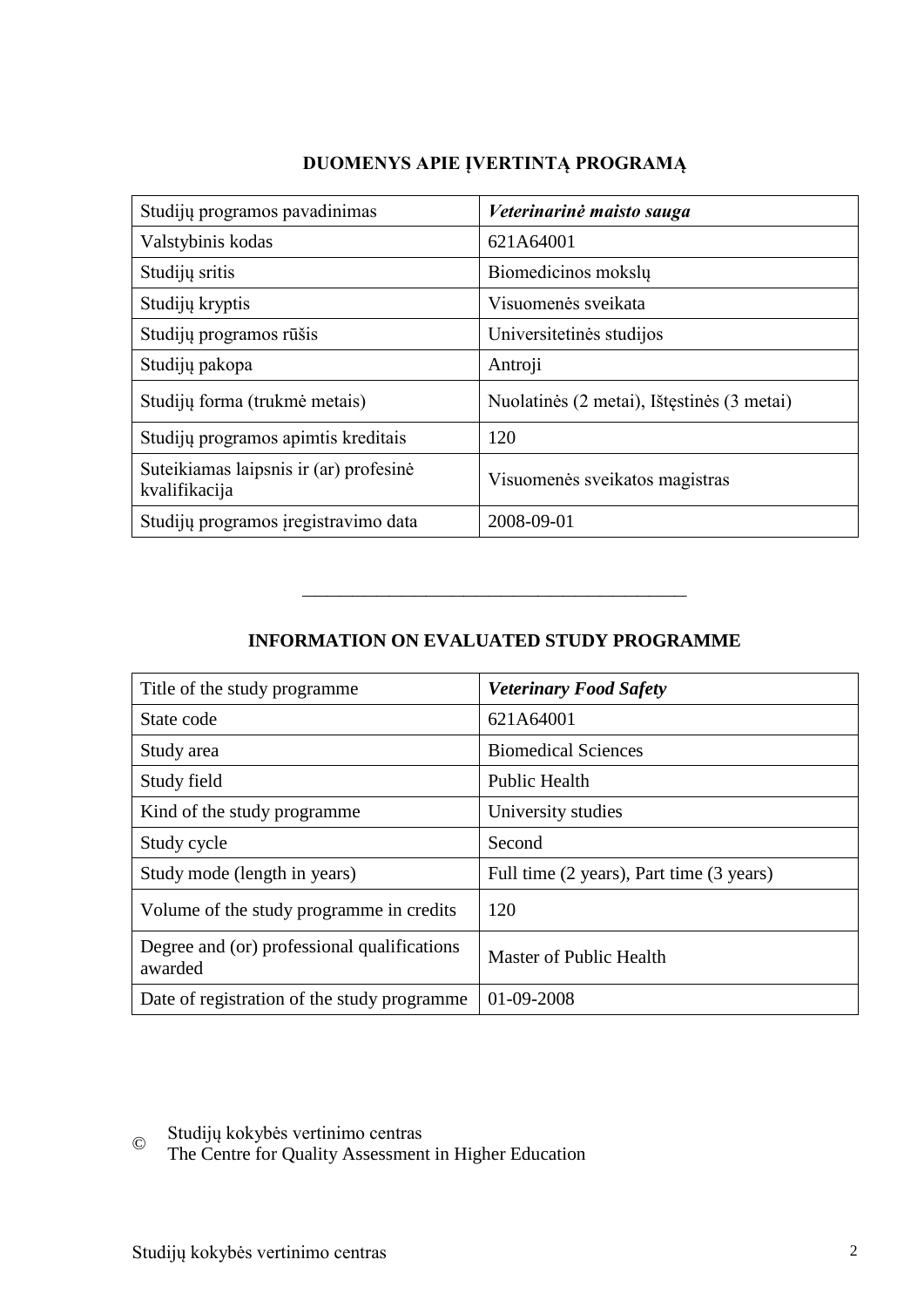## **CONTENTS**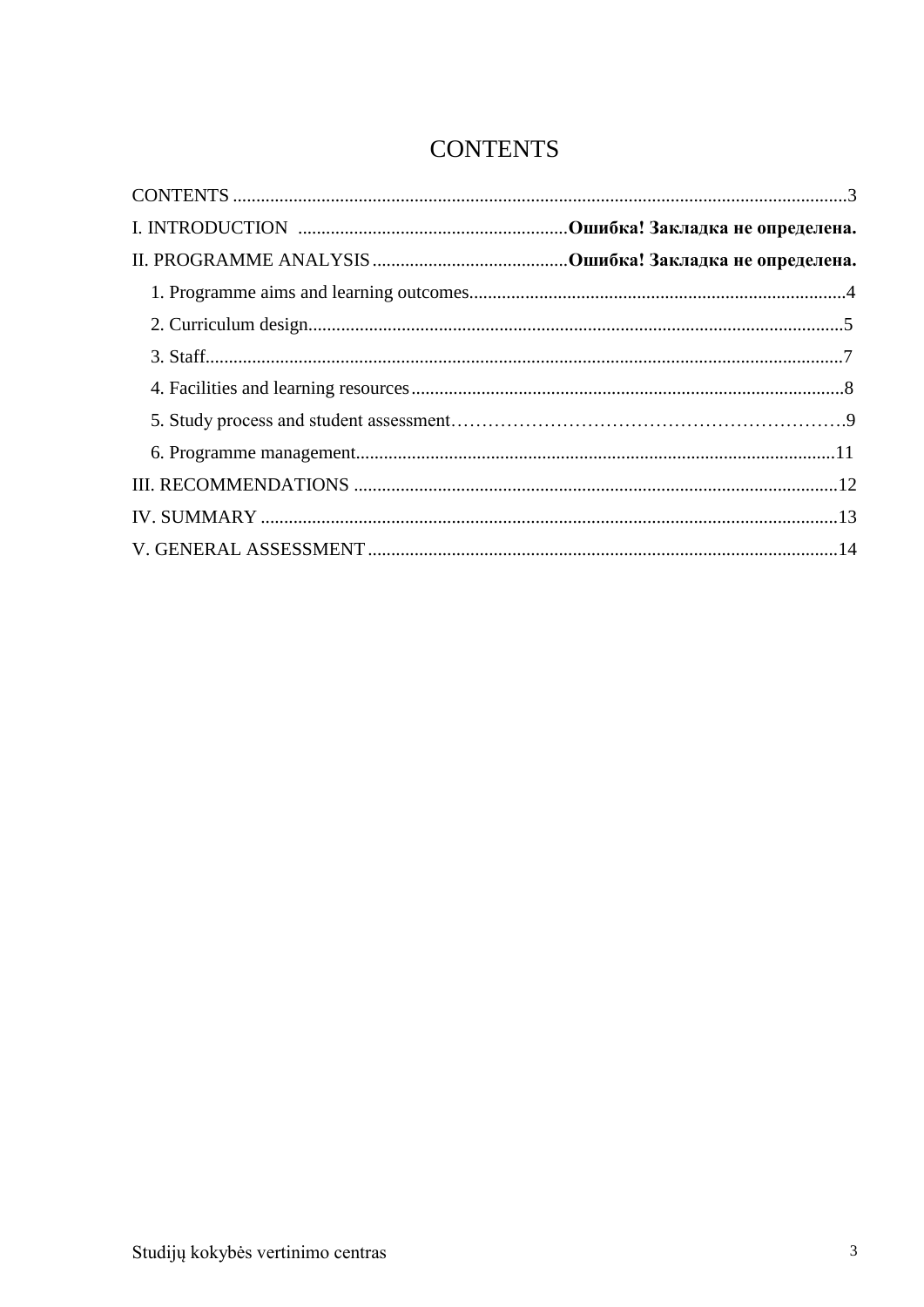#### I. INTRODUCTION

Lithuanian University of Health Sciences (hereinafter referred as LUHS) was established as a result of the merge between Kaunas University of Medicine (KUM) and Lithuanian Veterinary Academy (LVA) in 2010. The programme of Veterinary Food Safety (VFS) offered by LUHS is a unique and the only master's degree programme in Public Health with a specialization in Veterinary Food Safety in Lithuania. The unique niche and need of the programme is also highlighted by the high demand of the specialists trained in food safety and veterinary services as prospective employees at private food production and service companies, state agencies and institutions, and the State Food and Veterinary Service (SFVS), which is the only state institution responsible for the inspection of food safety and veterinary services in the country.

An international expert group conducted the program evaluation following the guidelines and procedures developed by the Centre for Quality Assessment in Higher Education (SKVC). This programme assessment report is based on the self-evaluation report (SER) completed in December 2013, and the programme review conducted during the on-site visit by the international expert team on  $6<sup>th</sup>$  of March 2014.

During the visit, the team had the opportunity to meet with programme administration, selfassessment group, teaching staff, students, graduates, and social partners. The expert group also visited the teaching classrooms, administrative and faculty offices, university library and laboratory facilities. After the site visit and face-to-face discussions with teachers, current and former students, and social partners; the expert group held a meeting in which the preliminary results of programme evaluation and recommendations were presented and discussed with the representatives of programme administration and teaching staff. The programme analysis was focused on the assessment of: (1) aims and learning outcomes; (2) curriculum; (3) teaching staff; (4) teaching facilities and learning resources; (5) study process and student assessment; and (6) program management.

#### II. PROGRAMME ANALYSIS

#### *1. Programme aims and learning outcomes*

The review team concluded that the programme aims and learning outcomes are well publicly advertised and accessible. The aims and learning outcomes are clearly described and published on the university website along with the programme description. In addition, the dissemination of programme aims and learning outcomes takes place at a number of internal and external academic events through presentations and the distribution of print copies, and is available through the university studies information database (LUHS Studies) and the information system "AIKOS" administered by the Ministry of Education and Science of the Republic of Lithuania.

The team also noted that the description of aims and objectives is too broad, not specific enough, and provides repetitive information. The aims should illustrate overreaching and long-term goals; nevertheless, it should also reflect the specific focus, main strengths, and also the unique characteristics of the programme to achieve those particular aims. The objectives should be included along with the programme aim(s) as more specific and measurable short-term goals of the programme. The description of programme aims underlines the ability to conduct research as the main competency. However, the current description overlooks to indicate and highlight other skills, competencies, and professional qualifications, which are relevant and specific to the programme curriculum, learning outcomes, and the needs of the labour market and prospective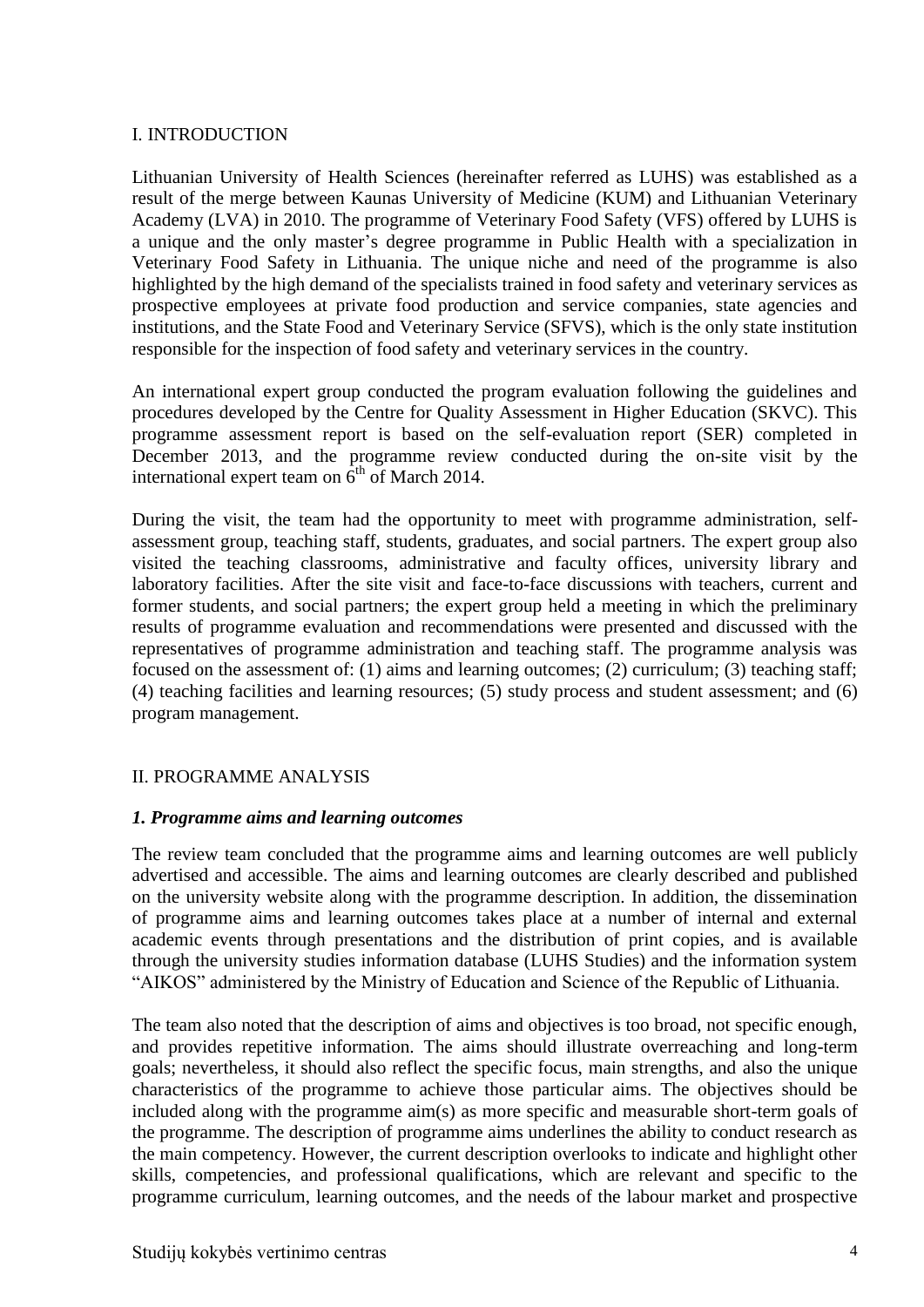employers (such as, food quality and safety inspection, programme design and management, regulatory and policy-driven decision making, leadership, and etc.). The description of aims should list specific principal pathways used to achieve those aims (e.g., through teaching, research, and services). The review team noted that the title of the program (Veterinarian Food Safety) is too specific and too narrow to reflect the broad scope of the master degree in the field of Public Health granted by the programme; but at the same time addresses the niche being the only such graduate level programme in the country, and reflects the learning outcomes listed and needs of the labour market for the professionals with rather specific knowledge, skills and professional competencies in Veterinarian Food Safety.

The review team members were satisfied and determined that the programme aims and learning outcomes are consistent with the type of studies and the level of professional competencies offered. The team considered the name of the programme, its aims, learning objectives, and content sufficient and compatible with programme learning outcomes and competencies. During the discussions with the programme administration, staff, and social partners, the review team was informed that the programme title is specific too reflect the needs of the labour market and the only state food safety inspection and veterinary service agency (SFVS) as a prospective employer of programme graduates with knowledge and competencies in the field of veterinary food safety. It was also noted that the name of the programme maybe reconsidered and changed in near future due to possible changes in the national classification of study fields and specialization areas by the Ministry of Education and Science. The team concluded that too narrow and specific title of the programme reflects the current needs of local labour market, but could be also the limitation to recruit prospective local students and to offer international training options for foreign students in the future. The discussion with both students and social partners revealed the lack of some necessary skills and qualifications during the graduate studies to be successful in the labour market after the graduation, including such competencies as administrative and managerial leadership, knowledge of state food laws and legislative regulations. The team noted that those skills and competencies should be better addressed within the curriculum, and also should be reflected in the programme learning objectives and outcomes.

#### *2. Curriculum design*

The curriculum design meets legal and credit hour requirements, and also reflects the programme learning outcomes. The review team concluded that study subjects and modules are spread evenly by separate semester and throughout the period of studies. The course subjects are not repetitive, and the content of separate courses and modules is consistent with the type and level of the studies. The expert review team was satisfied with the content of the programme, and concluded that the curriculum also reflects the latest empirical evidence and achievements in science.

The important curriculum changes have been made to address the comments and suggestions of previous review team by removing some of the courses and adding new courses into the programme curriculum. Current review and assessment revealed the concerns about the too much focus of the curriculum and separate course subject topics on veterinary and husbandry sciences, but to narrow focus on population health and food safety and veterinary sciences as a population health concerns. The team noted the lack of limited theoretical and/or practical training and course topics at the graduate level on introductory/general population health, epidemiology (especially the epidemiology of food-borne diseases), human patho-physiology (especially immune and endocrine responses to nutrients, and chemical food additives and contaminants), veterinary and public health policy and legal regulations, community-based nutritional and food safety programme development and management, health risk assessment, and risk communication. The feedback given by programme administration and staff clarified the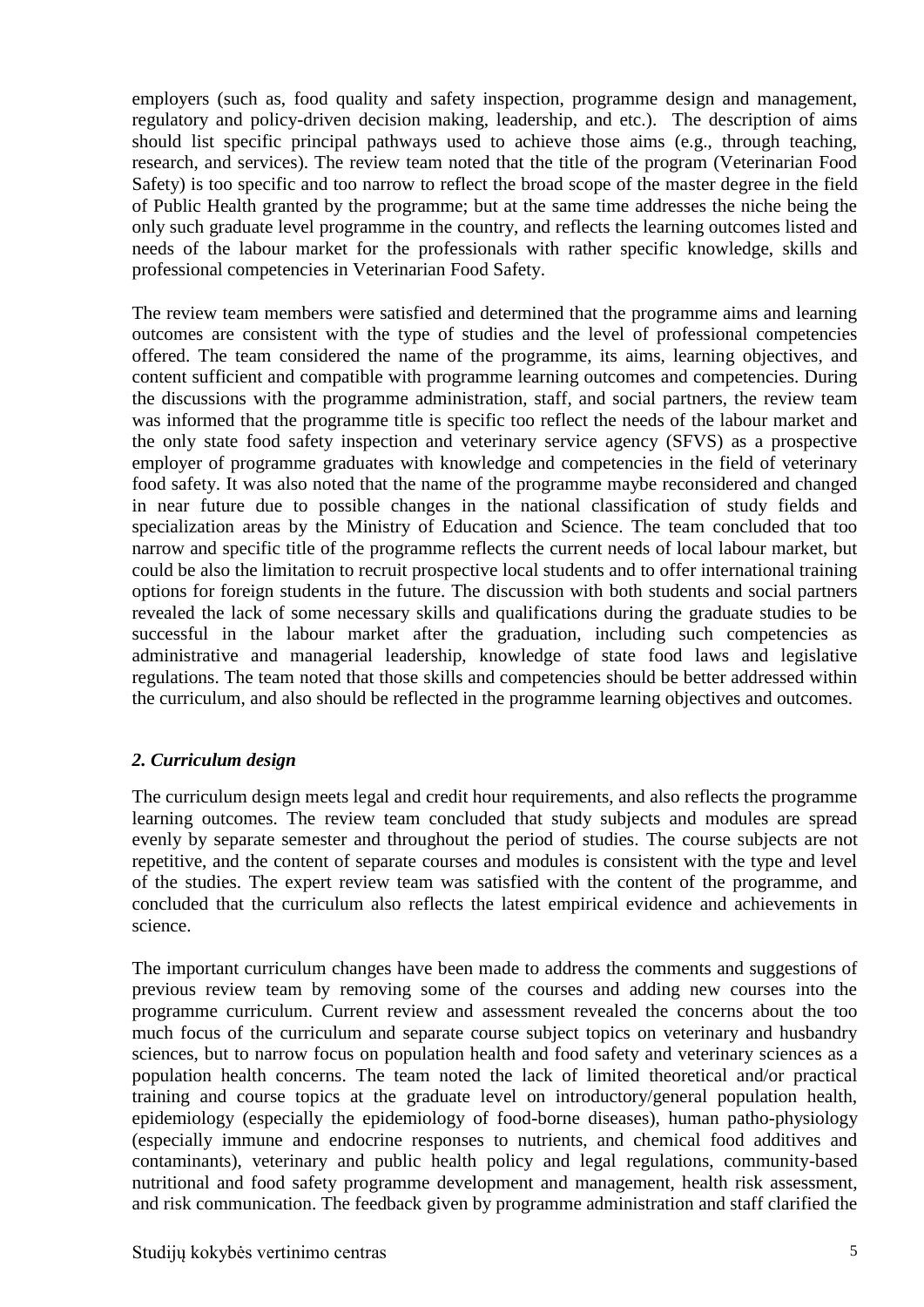concerns explaining that the aforementioned topics are covered and incorporated in other course curriculum but not as individual courses. The learning objectives and curriculum of the aforementioned and other programme courses should be revised to identify the core competencies and also overlapping learning outcomes within the courses and how the competencies and learning outcomes of each course contribute to the aims and learning outcome of the programme. The feedback from the social partner group also highlighted the need for graduates to have better training, competencies, and skills in management, finances, and leadership, which should be better addressed in the current programme curriculum or as an additional optional (elective) courses offered within the programme.

The distance learning option for online teaching and course delivery is in a very early stages of development, and maybe utilized more in near future, especially with the intend of the programme administration and staff to develop international training programs in Russian and English in the future. The master thesis serves as a culminating experience for programme students after all of the programme course credit requirements are satisfied. The review team was satisfied with the quality and scholarly value of master thesis, and also noted that many of student thesis projects represented an individual student research or collaborative research work with an academic supervisor. The standardized student thesis preparation, defence, and assessment procedures are publicly available for all programme students in the forms of methodological textbook with standardized recommendations and guidelines, and online information presented on the university website. The thesis guidelines and procedures do follow the legal requirements approved by the Board of Veterinary Faculty. The feedback from the discussions with both current programme students and graduates reflected that the programme teaching staff is highly qualified and provides adequate resources, support and academic advising for the students to chose or change the main topic, to conduct independent research, and to complete the thesis project.

The topics of selected master thesis for the evaluation by the expert team represented the novel approaches, practical application of the results, and up-to-date empirical evidence on the selected subject (e.g., sausages made of biologically active elements extracted from the local plants growing in Lithuania; microbiological poultry contamination, and etc.). However, the team noted the limited thematic scope of student thesis papers, focused mostly on the food safety and veterinary services, but with the inadequate and limited representation of other topics in the field of population health. The opportunities offered by the merge of KUM and LVA, and available at former KMU, should be more explored by the programme administration and made available for current students to expand the current thematic scope of master thesis projects. Students expressed a very positive feedback and high satisfaction rate for the academic advising, available guidelines, and constructive support provided by the staff during the thesis writing process and final defence.

The review team concluded that the students are satisfied with the timeliness of the programme, course availability by semester, and the overall quality of the programme curriculum and content of separate courses. The team determined that the content and teaching methods of the individual subjects/modules are appropriate and sufficient for the achievement of the selected learning outcomes. Both the expert team and SER agreed that the feedback and suggestions received from current students, graduates, and employer representatives (social partners) can be considered as a valuable positive input to ensure continuous curriculum improvement, and should be collected and evaluated by the programme administration and teaching staff in more systematic way.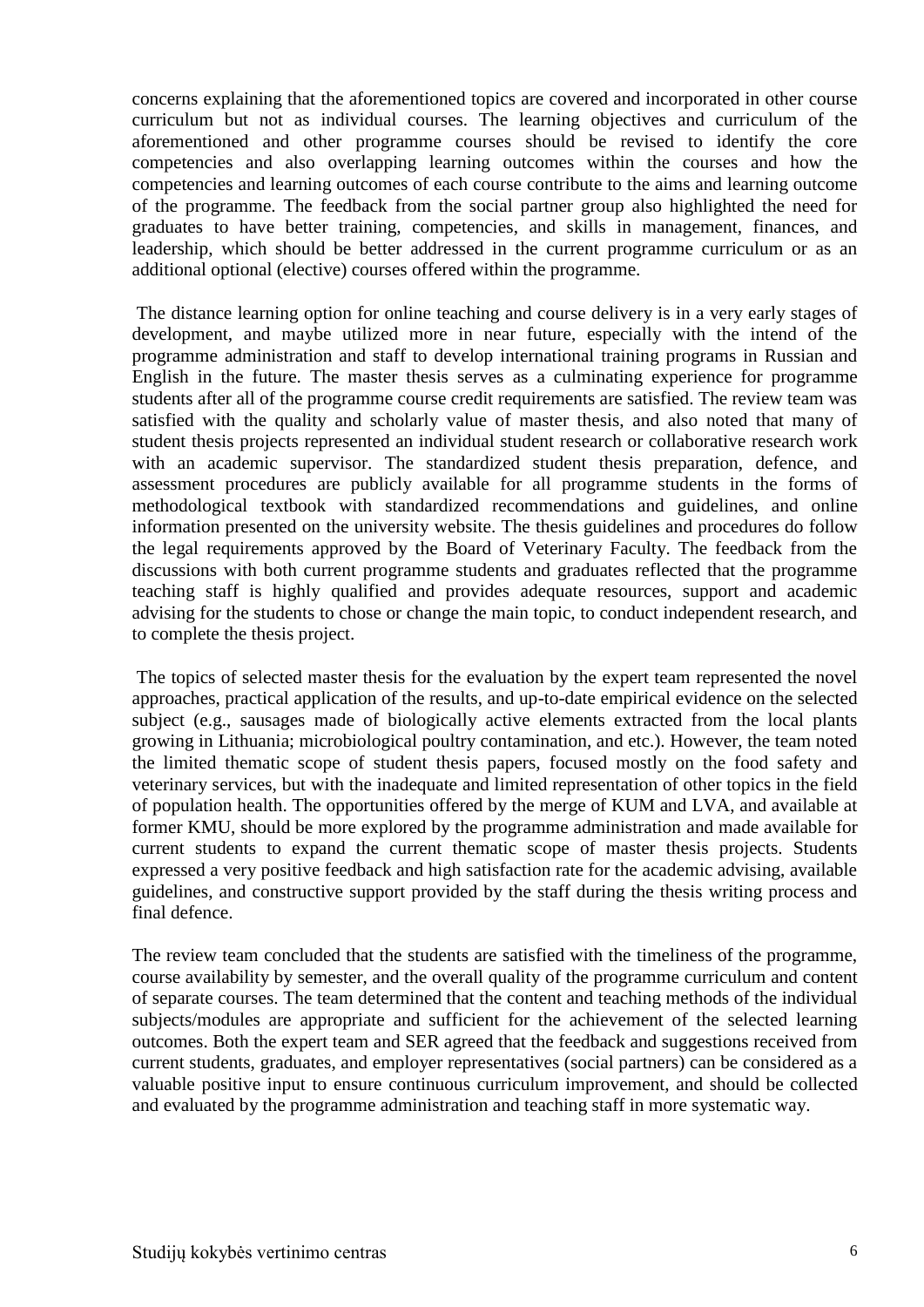#### *3. Staff*

The review team concluded that the programme meets legal requirements, and that the credentials and expertize of the teaching staff are appropriate to achieve the main aims and learning objectives of the programme.

There are 29 full-time and 2 part-time teachers, and the teacher to student ratio (1:6,7) is optimal to ensure the supportive learning environment and achievement of programme learning outcomes. The review team also indicated that the number of teachers is relatively large, but that reflects the fact that the majority of teachers have only part-time teaching load affiliated with the programme, of most teachers, and at least a part of their total pedagogical load distributed among other programmes (such as BA VFS programme).

The team determined that the competency and expertize of staff members in their respective subject areas is satisfactory to ensure the quality and integrity of teaching services and academic student advising. The majority of teachers (90.3%) have four and more years teaching experience at the university level. Over the last few years, almost all programme teachers have attended professional development and training seminars to improve teaching methods and techniques. The professional development training seminars and workshops are accessible to all faculty members and are being offered regularly by Career Center. It was noted during the meeting with the programme staff that not all staff members attended professional development seminars, and some of the teachers should be more proactive to find the relevant training information and attend the training seminars. The review team also concluded that the retention of the teaching staff is adequate. The team determined that there is a sufficient number of initiatives and adequate resources being offered by the university to encourage and support the professional development of teachers. The discussion with the programme staff disclosed that the teachers are highly satisfied with the current program structure and management, and are very optimistic about new opportunities and resources for professional development being offered as a result of the institutional merge between KUM and LVA.

The program staff review and evaluation is conducted every five years to ensure the satisfactory continuous professional performance and productivity through the improvements in academic teaching, active participation in scholarly research, and the scholarly productivity in the terms of scholarly publications with an impact factor, and attendance of professional conferences. More than a half, or 61.3% of all teachers have improved their professional competency and qualifications at foreign universities and research institutions as a part of ERASMUS programme and/or independent research projects during the last five years. The programme staff members are active and productive by producing high-impact peer-reviewed scholarly publications, and by obtaining external competitive research grant funding from such agencies and programmes as Lithuanian State Science and Studies Foundation (LSSSF), Research Council of Lithuania (RCL), EU FP7, and EU COST.

The review team also concluded that there should be more incentives offered by the university and programme administration to promote the development of professional skills and competencies of the teachers in distance education to ensure more effective integration and utilization of distance education in the academic programme curriculum. The staff members agreed on the benefits of different professional development initiative available at the university and through external resources. There was also unanimous agreement that the merge of two universities will provide more professional development opportunities and better resources in the future.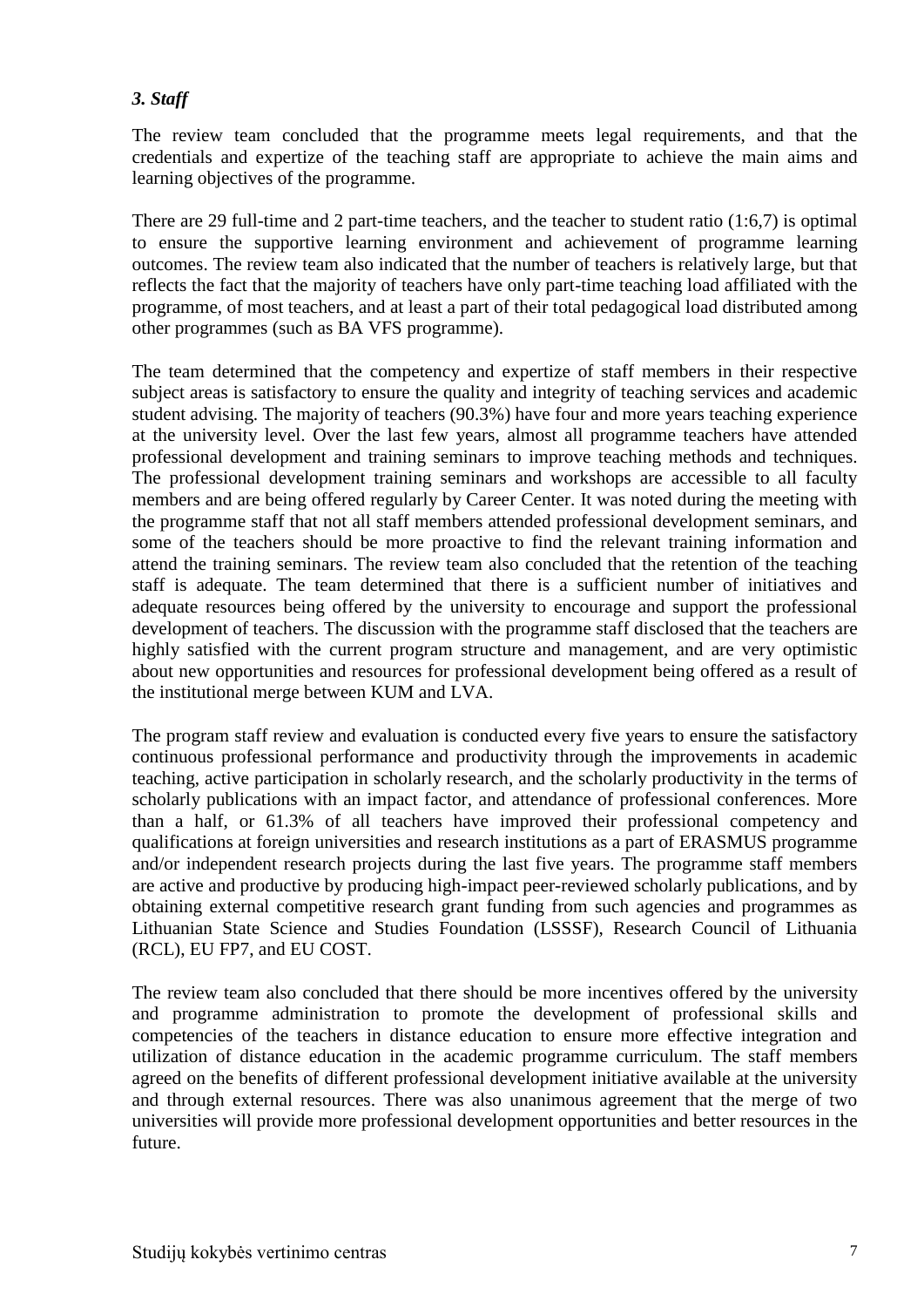#### *4. Facilities and learning resources*

The review team concluded that the programme has adequate facilities and learning resources, including the classrooms and classroom equipment, university library and student study areas, laboratories and computer classrooms, and the practicum placement sites to ensure and promote student-centered learning environment and experience.

The classrooms are sufficient size and equipped with proper equipment, including computers, multimedia projectors and voice amplifiers. There are four computer classes and the 24-seat Distance Education Center used for teaching purposes and available for students. The distance education is used for hybrid learning and to facilitate access to course material, but is not used for online teaching. The review team concluded that the benefits of online teaching through distance education are very little utilized and should be explored by the programme administration and staff in the near future. The merge of two universities offered additional learning resources for both students and faculty, including the new university library and information center available since 2007. The library offers the student computer lab, three group study rooms, and cafeteria services. A regular annual review ensures that the library stock and subscriptions remain both updated and up to date. The library serves as a student study area and delivers regular teaching and training programmes for both teachers and students on such topics as: Evidence-based medicine, Biomedical databases, Introduction to library electronic resources. In addition, the library offers the free access to major biomedical databases and international scholarly journals; and also traditional library services for students and staff, such as: copying, printing, scanning, document binding, poster layout and printing, and etc. The students have options for self-studies and group work offered by the programme and available at the university. However, during the review team meeting with the students, some students expressed the need for more space available for self-studies and group work, and better cafeteria services with more healthy and organic food selection options on the campus area. The review team agreed and would like to recommend to the programme administration to explore the options to create additional space for students' independent self-study and group work.

The review team also considered the suitability of student practicum sites, facilities, and resources available to provide the best learning and practical experience opportunities. During the meeting with the students the case of inability to find the practicum place or change the site was noted by some students. The team concluded that the progress has been made to improve the organisation of practice placements; however, the practicum site evaluation and practicum placement should be better organized by the programme administration, including the organization and supervision of practicum placement, selection and evaluation of the practicum site, and critical assessment of practical skills and professional competencies offered by the practicum site and acquired by the student during the practicum. Furthermore, the university offers the opportunities available to all programme students to participate in the extramural activities, such as the university dance group, chorus, and folk music band, which also allows students to participate in various local, national, and international art, music, and dance events.

The student dormitories are managed by the university administration and provide the housing and recreational services available for the programme students. Four dormitories can accommodate up to 650 students, and are used by 130 students from both BA and MA VFS programme students.

#### *5. Study process and student assessment*

The review team acknowledged that current admission procedures to the second level of VFS study program, and the study process follow the standardized requirements and procedures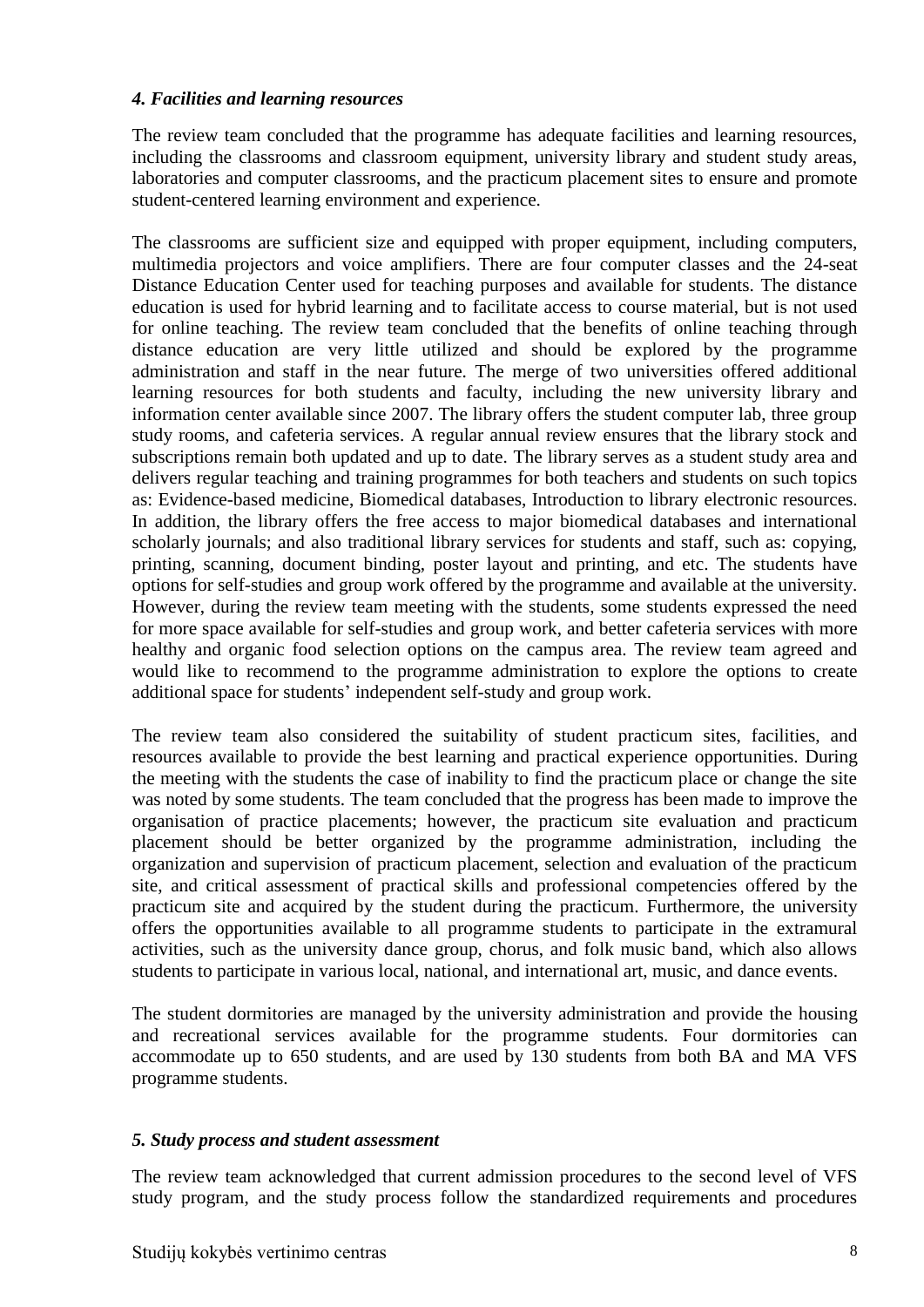approved by the Senate. The team concluded that both admission procedures and study process are well founded and organized to ensure the adequate provision of the programme, and the achievement of programme aims and learning outcomes.

The admission to the second study level programme requires to have previous professional degree at the bachelors level, and is based upon the competitive score value, which consists of weighted values of average point grade, practical qualification examination, and the summary evaluation of previous scholarly work. Currently there are 38 full-time and 33 part-time students enrolled into the programme. The review team concluded that the programme administration should improve student counselling and academic advising to improve the student retention rates and reduce the number of dropouts, especially for the part-time students, which is currently 17.5%. More than a half of dropout students (58.3%) withdraw from the program voluntary and because of personal but not financial reasons. The student engagement in scholarly activities is limited, and should addressed at the programme level.

During the meetings and discussions with current students, graduates, teachers, and administration, the review team acknowledges the importance of diverse teaching styles and techniques used by programme teachers in the classroom to create the supportive and studentcentred learning environment, and also to use problem-based learning in order to develop analytical and critical thinking skills. Some teachers recognized that the teaching methods and content has not changed for many years, and that offers an opportunity for the programme administration and teaching staff to evaluate current course content and teaching styles more critically. The face-to-face meeting with the current and former students revealed the course credits are equally distributed by semester and the students are in general satisfied with the credit selection, course availability, distribution of course hours and credits, and overall programme timeliness. However, there were also some concerns noted about programme study plan and process, including the repetitive content and material within some of programme courses offered (such as course in philosophy and professional ethics), and the need for additional courses (such as nutrition and dietology, and management-related courses). The team concluded that the programme should review critically the learning outcomes of each current course to identify and address any overlap and/or missing learning outcomes relevant and contributing to the programme aims and learning outcomes.

During the discussion with the students, programme students noted difficulties to select and transfer optional course credits from other programmes or universities, and that option may be considered within the programme, especially to promote student international mobility and more active participation of current and prospective students in international exchange programmes in the future. The current programme policy on optional (elective) courses (one course selected out of the list of 3-4 courses provided per academic semester) limits the option and flexibility to selected relevant courses from other programmes and to transfer any academic credits received in the international exchange programmes. The meeting with programme social partners indicated the need for those skills and competences in the practical settings during the practicum placement and after the graduation. The practicum placement and practical experience gained by the students during the studies provide valuable hands-on expertize and skills necessary for the future employment and further professional advancement in the area of specialization. However, social partners noted the fact that many students during the practicum placement and/or employment lack the specific knowledge and skills, and the additional training and waiting time is needed for the student to perform successfully during the practicum or employment after the graduation. More active engagement of the programme social partners in the evaluation of study process, and the regular and systematic feedback collection system from alumni and social partners should be considered by the programme administration to improve the quality and integrity of current curriculum content and overall study programme. Potential employment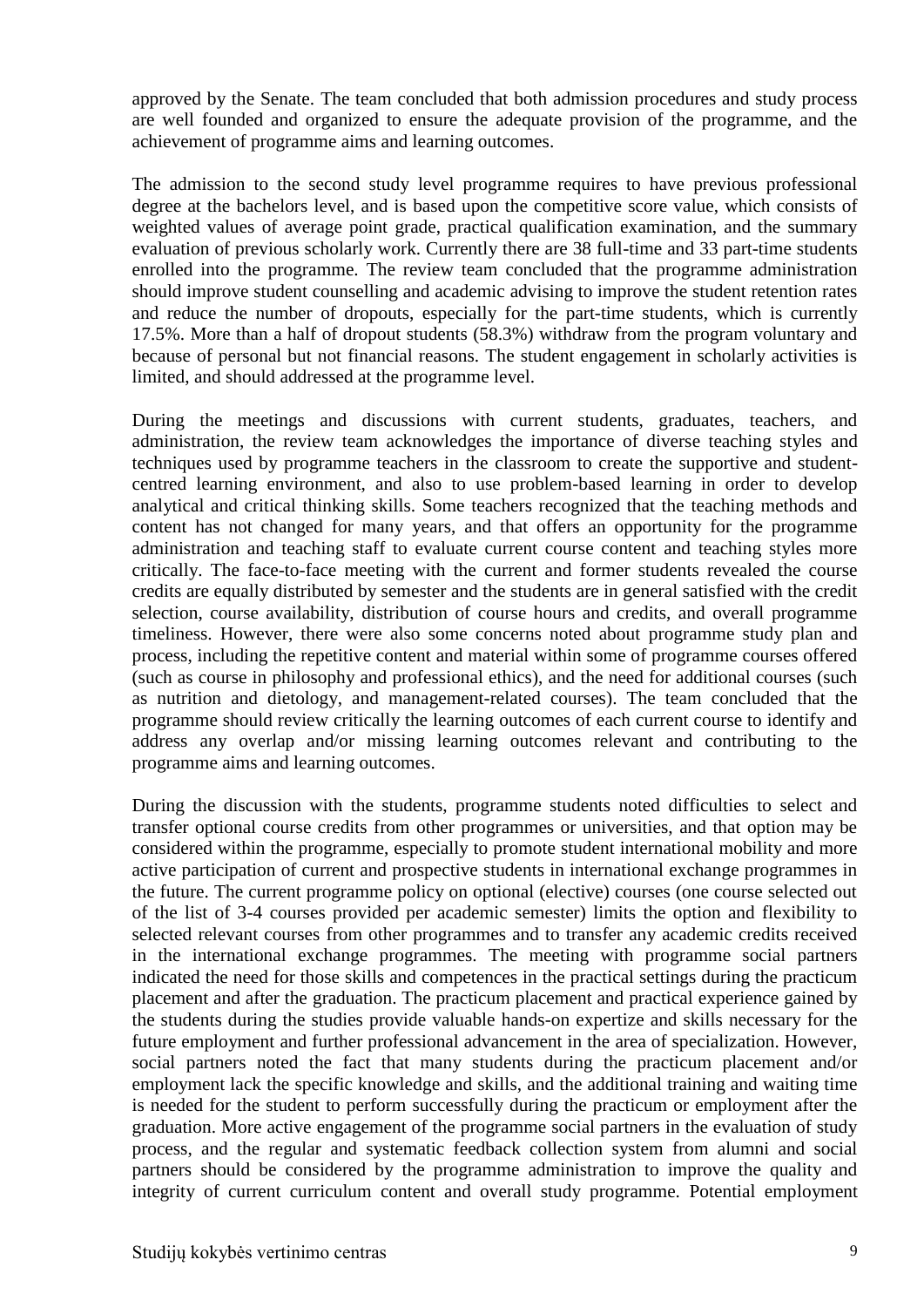opportunities are well publicized and available for all senior master students at the Career Centre. Furthermore, relevant information on existing student scholarships and application procedures is also publicly available for all students on the university website.

The student performance assessment follows the guidelines of LUHS study regulations, and is clear, adequate, transparent, and publicly available for all students to review. Various standardized evaluation methods and techniques are used to evaluate acquired theoretical knowledge and practical skills, including tests, practical case studies, and midterm and final examinations. Students are informed about the methods and techniques used for the assessment of learning process and outcomes during the first week of classes. Students can also provide direct feedback to the course lecturer, evaluate the teaching style, content of the course curriculum, assessment methods and techniques during the online end-of-semester course evaluation, and use the official appeal procedures to disagree with and to object the assessment results. The SER disclosed that 20% of all students did not pass the final exams in due time. The programme administration should investigate the reasons of such high number of students not being able to complete the courses and pass final exams in time and for the first time, and after the further discussions with both lecturers and students, should identify and implement measures to increase the first-time passing rate for the final exams. During the meetings with the current and former students, the review team concluded that the students are satisfied with the current academic performance and outcome assessment system, and with the communications of any concerns or feedback to the teacher.

The overall study process assessment by current students, recent graduates (alumni), and social partners is a valuable information source to ensure proper programme self-valuation, and improve the study process and overall quality of the programme. The review team expressed concerns about the current procedures used to collect regularly and evaluate systematically the feedback on the study process provided by the students, graduates, and social partners. Present end-of-semester student assessment of the quality of instructions and study process is optional to complete, available online only, and is not used to collect and analyse the feedback regularly and systematically. On average less than a half student complete the optional online end-of-semester surveys, and the most recent survey of graduates was based on the responses received from 14 former students only, which can not represent the current and graduate opinion about the quality of educational instructions, course content, and overall study process. The review team concluded that the programme administration and teaching staff should revise the current system used to collect the feedback on the quality of instructions and study process from the current and former programme students, and to use that particular information for bi-annual or annual internal self-evaluation and programme quality improvement purposes. In addition, there is no any regular and systematic information collection system and procedures in place to gather the feedback and comments from alumni and social partners on the study process and the needs assessment, which maybe also used for self-evaluation purposes. Although it was noted that the feedback and comments are often shared in face-to-face meetings and communications, the review team recommended that the standardized systematic and regular collection of information should be considered and developed by the programme administration.

During the master studies all students have opportunities to participate in various scholarly activities, including: scientific conferences; research activities, supervised and conducted by the teaching staff; and the variety of student exchange programs. However, during the last few years, only one student and three other students made presentations at the Student Research Society conference in 2011 and 2013 respectively. Various initiatives at the programme level should be considered by the programme administration and individual staff members to promote the interest and motivation of students to be more proactive and motivated, and to increase the scholarly productivity during the graduate studies. The team also noted that the students have an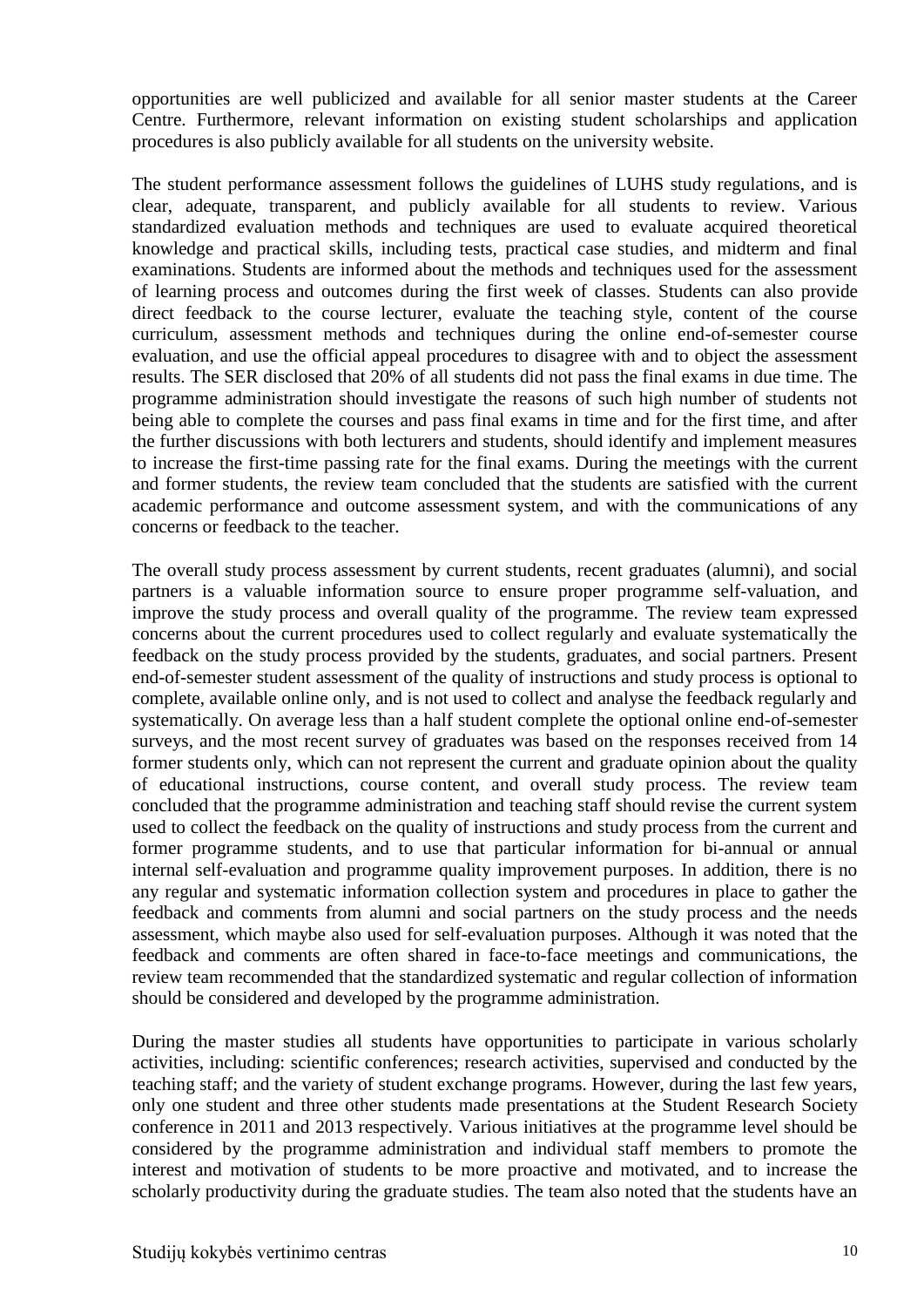opportunity to get involved into the staff research projects, and some of them do participate in the scholarly research initiatives conducted by the programme staff.

All master level students have the opportunity to participate in the student exchange programs, including ERASMUS, BOVA academic network of Baltic States and Nordic countries, and Nordplus programme. During the period of last five years (2008-2013), only two master level students participated in the mobility programmes. The discussion with current and former programme students disclosed the existing limitations, negative experience of previous participants, and lack of student motivation to participate in the international student exchange programmes. The difficulty to transfer course credits obtained during the participation in the exchange programs and lack of interest to acquire additional knowledge, competencies and skills in the relevant subject area were identified as the main reasons to limit the student motivation to participate in the international educational programs at foreign institutions. There were also no international students attending the master level programme in VFS since the establishment of the programme. The programme administration should recognize the importance of students' exchange and participation in the mobility projects, and the value of foreign exchange students attending programme courses for both students and programme. The team suggested to address the limitations for current student to participate in the international exchange programmes, and also to promote more active involvement of current and prospective programme students in the mobility programmes abroad in the future.

#### *6. Programme management*

The review team determined that the current programme administration and leadership are adequate to ensure programme provisions, and to achieve programme aims and learning outcomes. The administrative responsibilities for programme-related decision-making, implementation and monitoring of programme activities are clearly allocated and established within the programme.

The Study Programme Committee (SPC), Board of Veterinary Faculty, and the Dean of Veterinary Faculty are the main administrative units responsible for the management of master programme in VFS. SPC represents the programme committee accountable for programme selfevaluation and overall programme quality. The committee consists of representatives of programme teaching staff, students, and social partners to reflect the needs of students, faculty, social partners; and to make transparent decisions in daily administrative programme management and leadership.

The internal programme quality assurance system and measures reflect the university Statute and regulations, national, and international statutes, legal acts, legislative regulations, and laws. After the evaluation of SER report and discussions held during the meetings with the programme staff and students, the review team concluded that current internal quality evaluation measures are not effective and efficient enough, and the current procedures used for collection and evaluation of the data on key internal quality indicators could be revised and improved. The programme administration should develop and implement the regular and systematic data collection system to gather the information on the strength and limitations of programme study process, instructional design, learning environment, and teaching techniques for internal self-evaluation purpose and continuous programme improvement. Existing resources and data collection services conducted currently at the Career Centre could be used by the programme administration to enhance regular and systematic data acquisition and evaluation received from former students (graduates) and social partners. The internal systematic data collection on the student evaluations should be collected to represent the opinion of all students. The programme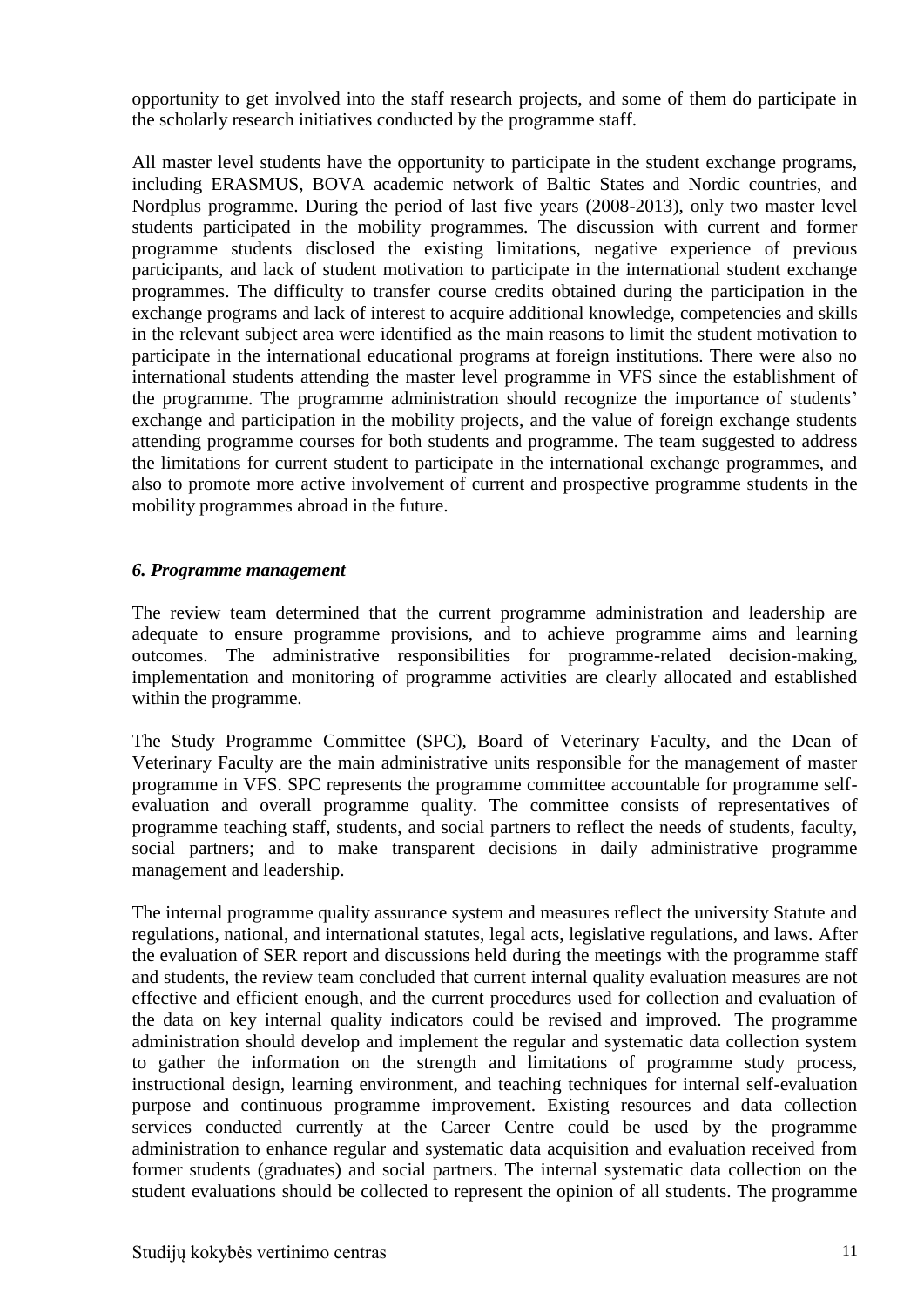administration should ensure regular bi-annual or annual internal review and evaluation of the feedback, comments and suggestions on the strengths and limitations of study programme received from programme students, graduates, and social partners. The results should be used to improve the quality of the study programme, instructional activities, and support services provided for current students and teaching staff. Regular collection and analysis of formal and systematic feedback provided by the social partners would allow the programme administration to envision the strengths and limitations of present policies and procedures for current student practicum placements as well as study programme, curriculum, and instructional activities based on the expressed needs of labour market and prospective employers.

#### III. RECOMMENDATIONS

1. The review team members concluded that the current description of the programme aims should be revised, and should also reflect the specific focus and niche of the programme among other graduate programs in public health, expressed needs of labour market and future employers, and the ways how the long-term and overreaching goal(s) of the programme will be achieved. The research skills listed in the current description is not the only and most important competency to reflect the specific focus of the programme, and to address the needs of prospective employers for particular knowledge, competencies, and skills for the programme graduates to acquire during the programme studies.

2. The review team recommends to develop and to implement the regular and systemic information collection on the quality and integrity of programme studies, including: instructional resources, teaching techniques, programme and individual course curriculum, learning objectives and outcomes, student and faculty support services, and other relevant internal self-evaluation and programme quality assurance indicators from current programme students, recent graduates, and social partners. Additional surveys, such as obligatory end-of-semester course evaluation survey and programme exit survey, and the integration of already available survey practices and resources at the Career Center may facilitate the development and monitoring of systematic data collection.

3. Regularly collected data on selected internal self-evaluation and quality assurance indicators should be systematically gathered and analysed, and the results should be used to identify and address the main strengths and limitations identified.

4. The review team recommends enhancing the direct participation of social partners into programme activities, and the systematic data collection of the feedback from programme social partners about the quality of the programme, problem-based learning, learning outcomes and competencies, and improved student practicum experience.

5. The review team recommends for the programme administration to address the existing barriers for programme students to participate more actively in the international student exchange programmes, and also to create the opportunities for international students to participate in the study programme.

6. The review team recommends that the programme teaching staff will use the opportunities and resources available after the merge of two universities to increase scholarly research productivity through collaborative partnership and join project with the faculty at the Medical Academy. The programme administration should promote and facilitate new collaborative research initiatives and partnership with the staff members from other Public Health programmes at the Medical Academy.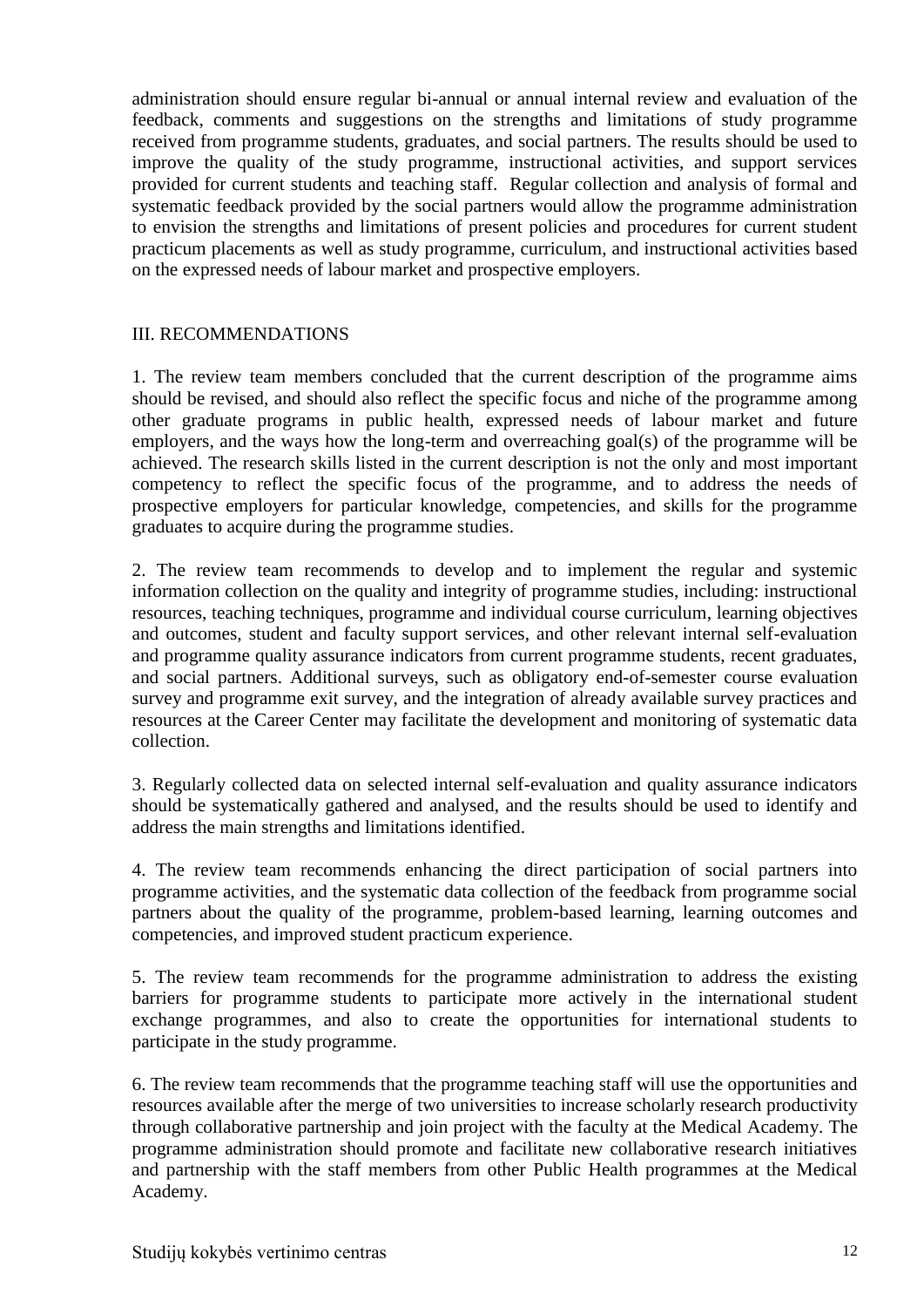7. The review team concluded that the scholarly productivity of programme students is rather limited, and would like to recommend that the programme administration will promote and create additional internal opportunities for current students to get more involved in on-going or pending research projects of the programme staff; and to participate more actively in national and/or international scholarly conferences and professional meetings.

8. The review team also determined and would like to recommend that the programme administration will create the professional development opportunities for the teaching staff to acquire technical skills and teaching competences in distance education and online teaching; and also will support the application of available distance education platform not only for document sharing or access to the internet resources, but also to promote the development of necessary skills and possible integration of online learning courses and/or seminars into the programme curriculum. The availability of distance education courses would also enhance both national and international visibility and recognition of the programme, and also expressed interests and shortterm future plans to develop international training programs in Russian and English.

#### IV. SUMMARY

The programme is a unique and the only master's degree programme in Public Health with a specialization in VFS in Lithuania. The unique niche and need of the programme is also highlighted by the high demand for the specialists trained in food safety and veterinary services as prospective employees at private companies, state agencies and institutions, and the State Food and Veterinary Service (SFVS), which is the only state institution responsible for the inspection of food safety and veterinary services in the country. However, the narrow and specific focus of the programme also can limit prospective students enrolment into the programme in the future.

The second level study programme comparing with the bachelor studies programme provides students with more in depth and specialized theoretical education and practical training in the inspection of food safety and veterinarian services, food quality and health risk assessment, quantitative research methods, administrative management and leadership. Current students and teaching staff were satisfied with the current programme quality, and also noted that the merge of two universities will provide additional opportunities and resources for further programme growth. The review team agreed that current curriculum design and delivery methods, expertize of teaching staff, programme affiliated facilities and learning resources, study process and internal quality assessment processes, and programme management are both sufficient and effective to ensure and promote the high quality and integrity of academic teaching, scholarly research and student-centred services offered by the programme.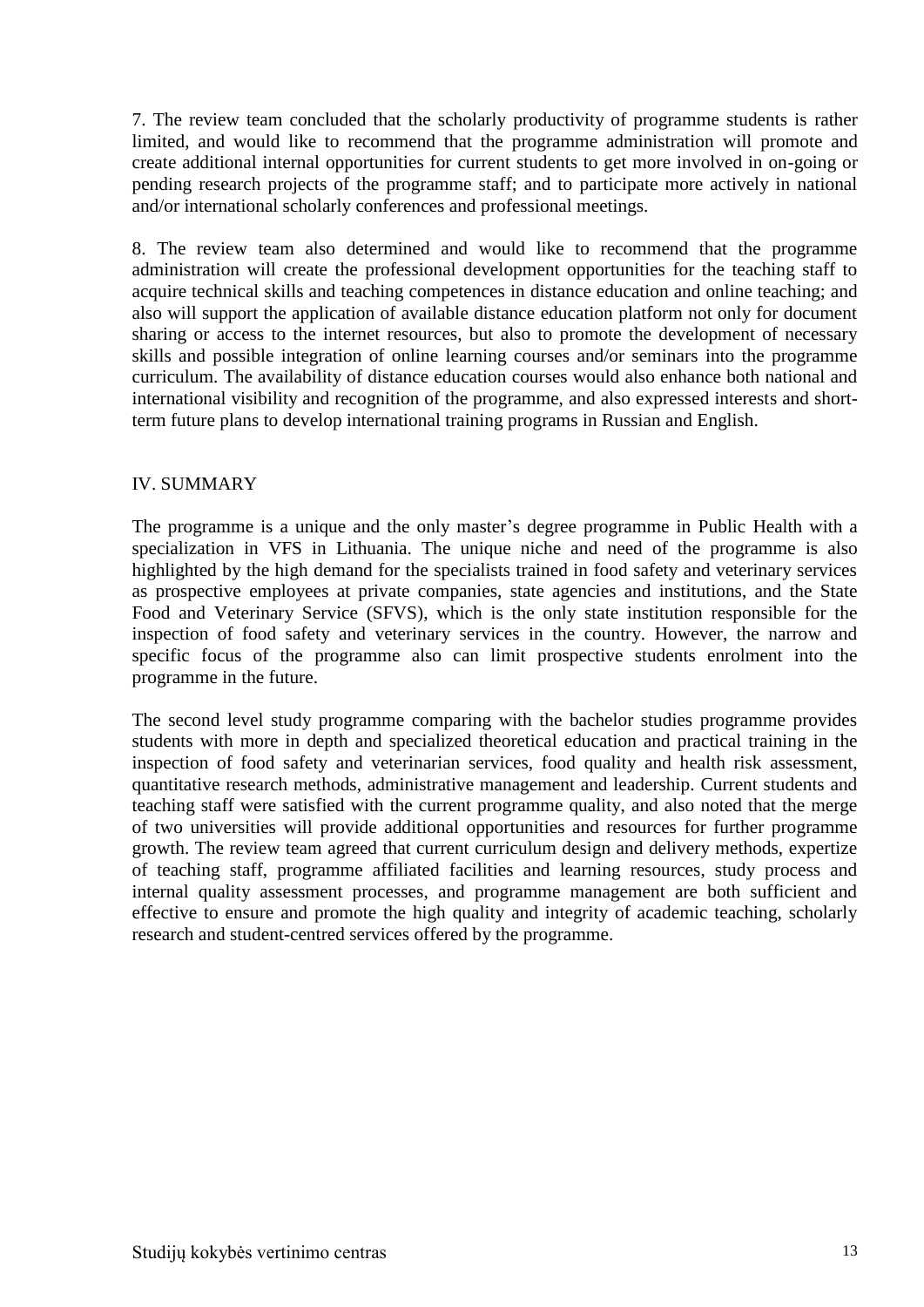#### V. GENERAL ASSESSMENT

The study programme *Veterinary Food Safety* (state code – 621A64001) at Lithuanian University of Health Sciences is given **positive** evaluation.

| No. | <b>Evaluation Area</b>                                                                                     | <b>Evaluation Area</b><br>in Points* |
|-----|------------------------------------------------------------------------------------------------------------|--------------------------------------|
| 1.  | Programme aims and learning outcomes                                                                       |                                      |
| 2.  | Curriculum design                                                                                          | 3                                    |
| 3.  | <b>Staff</b>                                                                                               |                                      |
| 4.  | Material resources                                                                                         | 3                                    |
| 5.  | Study process and assessment (student admission, study process<br>student support, achievement assessment) |                                      |
| 6.  | Programme management (programme administration, internal quality<br>assurance)                             | 3                                    |
|     | <b>Total:</b>                                                                                              | 19                                   |

*Study programme assessment in points by evaluation areas*.

\*1 (unsatisfactory) - there are essential shortcomings that must be eliminated;

2 (satisfactory) - meets the established minimum requirements, needs improvement;

3 (good) - the field develops systematically, has distinctive features;

4 (very good) - the field is exceptionally good.

Grupės vadovas: Team leader: Mr. Andy Gibbs

Grupės nariai:

Team members: Prof. dr. Anita Villerusa

Dr. Sudhir Kurl Dr. Tomas Tamulis Doc. dr. Vytautas Jurkuvėnas Ms. Kristina Daniūnaitė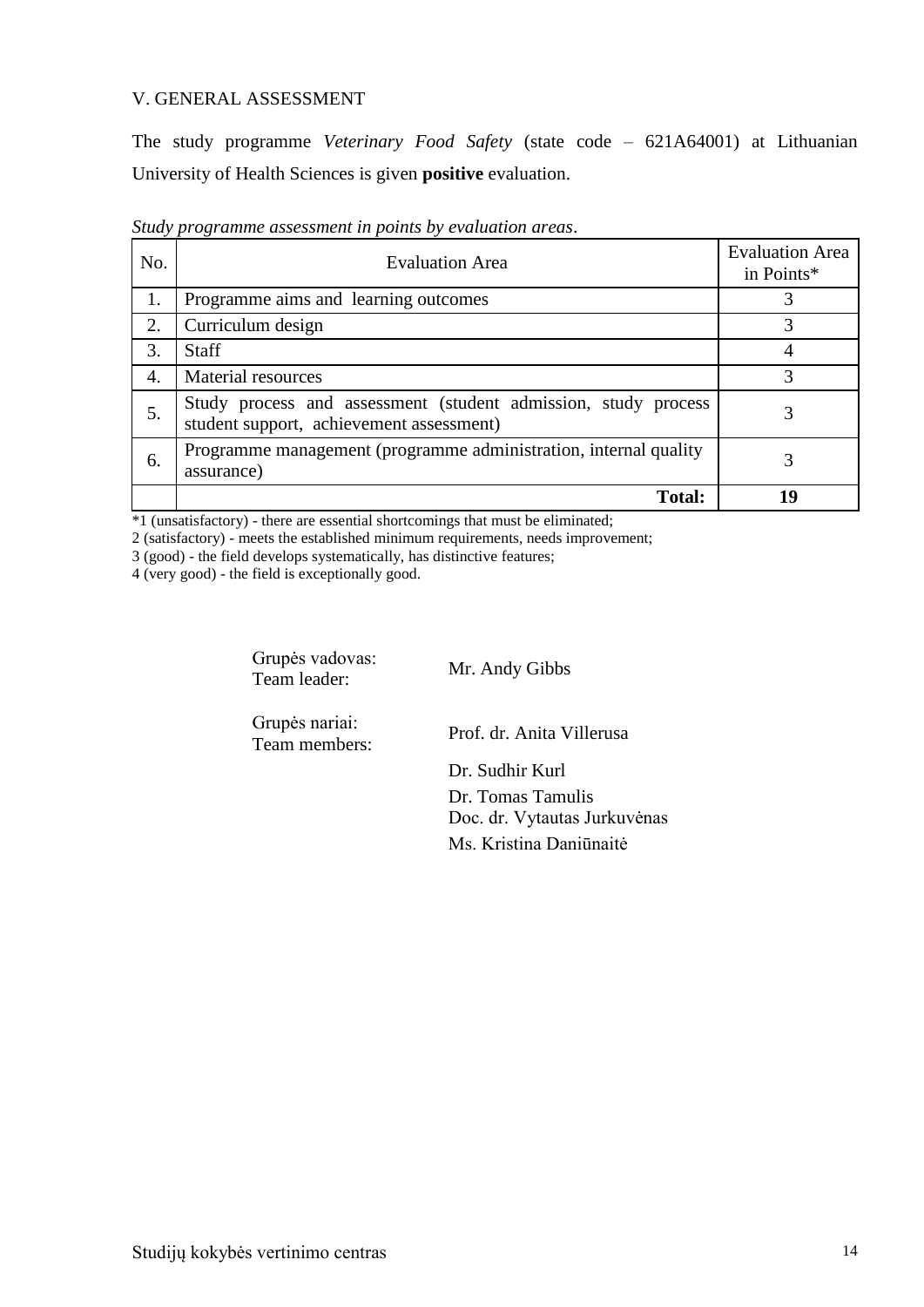#### **LIETUVOS SVEIKATOS UNIVERSITETO ANTROSIOS PAKOPOS STUDIJŲ PROGRAMOS** *VETERINARINĖ MAISTO SAUGA* **(VALSTYBINIS KODAS – 621A64001) 2014-05-28 EKSPERTINIO VERTINIMO IŠVADŲ NR. SV4-264 IŠRAŠAS**

<...>

#### **V. APIBENDRINAMASIS ĮVERTINIMAS**

Lietuvos sveikatos universiteto studijų programa *Veterinarinė maisto sauga* (valstybinis kodas – 621A64001) vertinama **teigiamai**.

| Eil.<br>Nr. | Vertinimo sritis                                 | <b>Srities</b><br>įvertinimas,<br>balais* |
|-------------|--------------------------------------------------|-------------------------------------------|
| 1.          | Programos tikslai ir numatomi studijų rezultatai | 3                                         |
| 2.          | Programos sandara                                | 3                                         |
| 3.          | Personalas                                       | 4                                         |
| 4.          | Materialieji ištekliai                           | 3                                         |
| 5.          | Studijų eiga ir jos vertinimas                   | 3                                         |
| 6.          | Programos vadyba                                 | 3                                         |
|             | Iš viso:                                         | 19                                        |

\* 1 - Nepatenkinamai (yra esminių trūkumų, kuriuos būtina pašalinti)

2 - Patenkinamai (tenkina minimalius reikalavimus, reikia tobulinti)

3 - Gerai (sistemiškai plėtojama sritis, turi savitų bruožų)

4 - Labai gerai (sritis yra išskirtinė)

<...>

#### **IV. SANTRAUKA**

Programa yra unikali ir vienintelė visuomenės sveikatos magistrantūros programa Lietuvoje, orientuota į veterinarinę maisto saugą. Programos unikalumą ir reikalingumą rodo didžiulė maisto saugos ir veterinarinių paslaugų specialistų, kurie galėtų dirbti privačiose įmonėse, valstybės žinybose ir institucijose, Valstybinėje maisto ir veterinarijos tarnyboje (VMVT), kuri yra vienintelė institucija, atsakinga už maisto saugos ir veterinarinių paslaugų tikrinimą šalyje, paklausa. Tačiau dėl siauro ir specifinio programos turinio ateityje pagal programą stojančių studijuoti studentų skaičius gali sumažėti.

Pagal šią antrosios studijų pakopos programą, palyginti su bakalauro studijų programa, studentams suteikiama gilesnių ir labiau specializuotų teorinių žinių ir praktinių įgūdžių maisto saugos ir veterinarinių paslaugų tikrinimo, maisto kokybės ir rizikos sveikatai vertinimo, kiekybinių tyrimo metodų, administracinio valdymo ir vadovavimo srityse. Dabartiniai studentai ir dėstytojai patenkinti dabartine programos kokybe, tačiau ekspertų grupė taip pat pažymėjo, kad sujungus du universitetus atsirdo papildomų galimybių ir išteklių programai augti. Ekspertų grupė sutiko, kad dabartinė programos sandara ir programos vykdymo metodai, dėstytojų patirtis, programai skirtos priemonės ir mokymosi ištekliai, studijų procesas ir vidiniai kokybės vertinimo procesai bei programos valdymas yra pakankami ir veiksmingi, kad būtų užtikrinta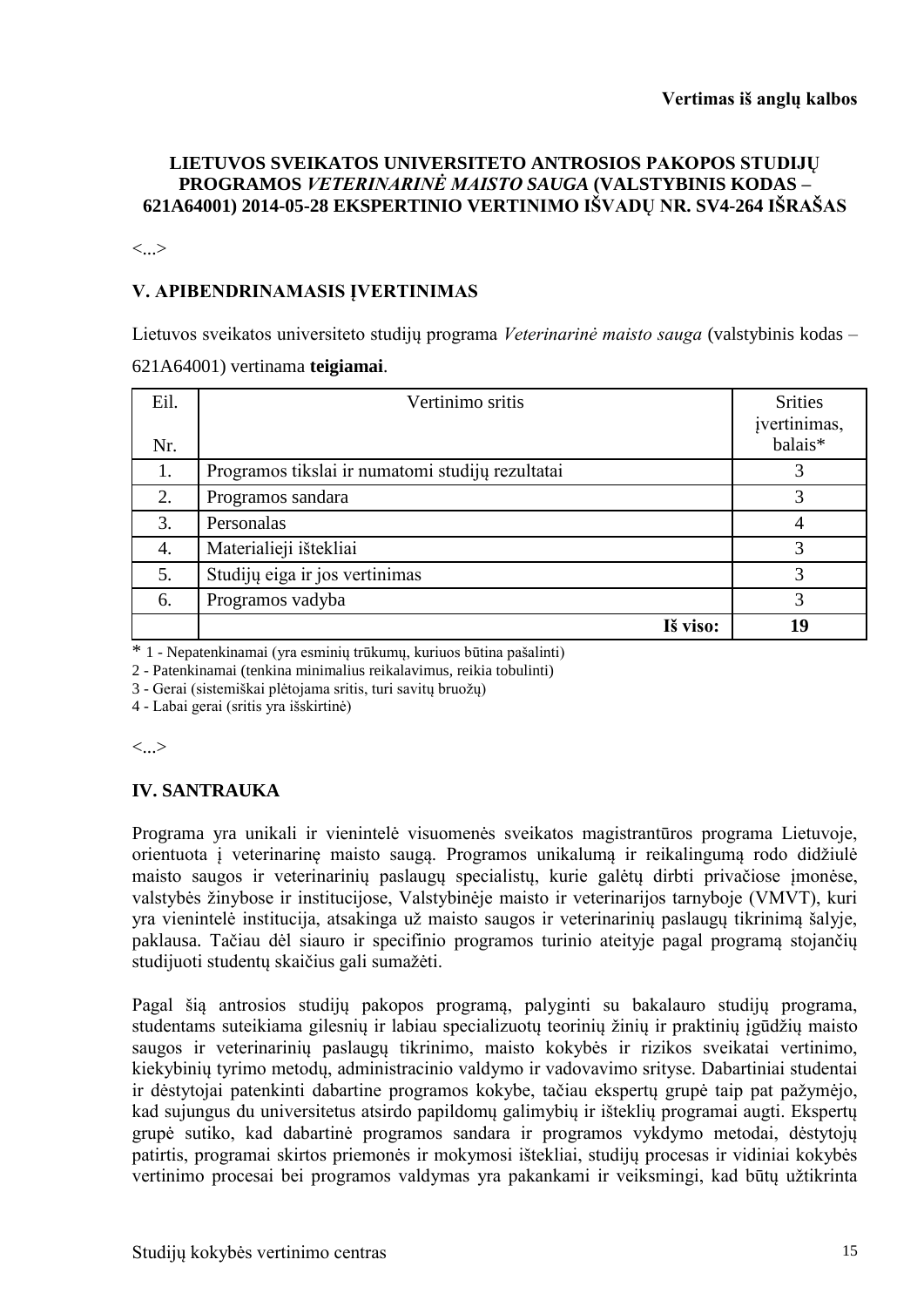aukšta akademinio mokymo, mokslinių tyrimų, pagal programą siūlomų į studentus orientuotų paslaugų kokybė ir vientisumas.

<...>

#### **III. REKOMENDACIJOS**

1. Ekspertų grupės nariai padarė išvadą, kad dabartinį programos tikslų aprašą reikėtų patikslinti, jame taip pat turėtų atsispindėti specifiniai dalykai, kuriems programoje skiriama daugiausia dėmesio ir dėl kurių programa yra unikali, palyginti su kitomis antrosios pakopos visuomenės sveikatos programomis, išdėstyti darbo rinkos ir būsimų darbdavių poreikiai bei tai, kaip bus pasiektas (-) ilgalaikis (-iai) bendras (-i) programos tikslas (-ai). Mokslinės veiklos įgūdžiai, kurie yra išvardyti dabartiniame apraše, nėra vienintelė ir svarbiausia kompetencijos sritis, galinti atspindėti specifinius dalykus, kuriems programoje skiriama daugiausia dėmesio, ir ją pasitelkiant būtų tenkinami būsimų darbdavių poreikiai, kad programos absolventai, studijuodami pagal programą, įgytų konkrečių žinių, kompetencijos ir įgūdžių.

2. Ekspertų grupė rekomenduoja parengti ir įdiegti tvarką, pagal kurią iš dabartinių programos studentų, neseniai studijas baigusių asmenų ir socialinių partnerių būtų reguliariai ir sistemiškai renkama informacija apie programos studijų kokybę ir vientisumą, taip pat informacija apie mokymo išteklius, metodus, programos ir atskirų dalykų turinį, studijų tikslus ir rezultatus, pagalbos studentams ir fakultetui paslaugas, kitus svarbius vidaus savianalizės ir programos kokybės užtikrinimo rodiklius. Rengiant papildomas apklausas, pavyzdžiui, semestro pabaigoje privalomai atliekamas kurso įvertinimo apklausas, programos pabaigoje atliekamas apklausas, ir, pasinaudojus Karjeros centro jau taikoma apklausų praktika bei turimais ištekliais, būtų lengviau sukurti duomenų rinkimo ir stebėsenos sistemą.

3. Reguliariai kaupiami pasirinktų vidaus savianalizės ir kokybės užtikrinimo rodiklių duomenys turėtų būti sistemiškai renkami ir analizuojami, rezultatus reikėtų panaudoti pagrindiniams stipriesiems aspektams ir apribojimams įvardyti bei keliamiems klausimams spręsti.

4. Ekspertų grupė rekomenduoja užtikrinti, kad vykdant programą aktyviau tiesiogiai dalyvautų socialiniai partneriai, būtų sistemiškiau renkami programos socialinių partnerių atsiliepimai apie programos kokybę, problemų sprendimu grindžiamą mokymąsi, studijų rezultatus ir kompetenciją, gerinamos studentų mokomosios praktikos sąlygos.

5. Ekspertų grupė rekomenduoja programos administracijai pašalinti dabartines kliūtis, trukdančias programos studentams aktyviau dalyvauti studentų tarptautinių mainų programose, taip pat sudaryti galimybes užsienio studentams dalyvauti studijų programoje.

6. Ekspertų grupė rekomenduoja programos dėstytojams pasinaudoti po dviejų universitetų sujungimo atsiradusiomis galimybėmis ir turimais ištekliais – bendradarbiaujant su partneriais didinti mokslinių tyrimų našumą ir įgyvendinti bendrą projektą su Medicinos akademijos personalu. Programos administracija turėtų skatinti naujas bendradarbiavimo mokslinėje veikloje iniciatyvas ir partnerystę su kitais Medicinos akademijos Visuomenės sveikatos programos personalo nariais ir sudaryti joms sąlygas.

7. Ekspertų grupė padarė išvadą, kad programos studentų mokslo pasiekimai yra gana nedideli ir norėtų rekomenduoti programos administracijai skatinti ir kurti papildomas vidines galimybes dabartiniams studentams aktyviau dalyvauti vykdomuose arba planuojamuose programos